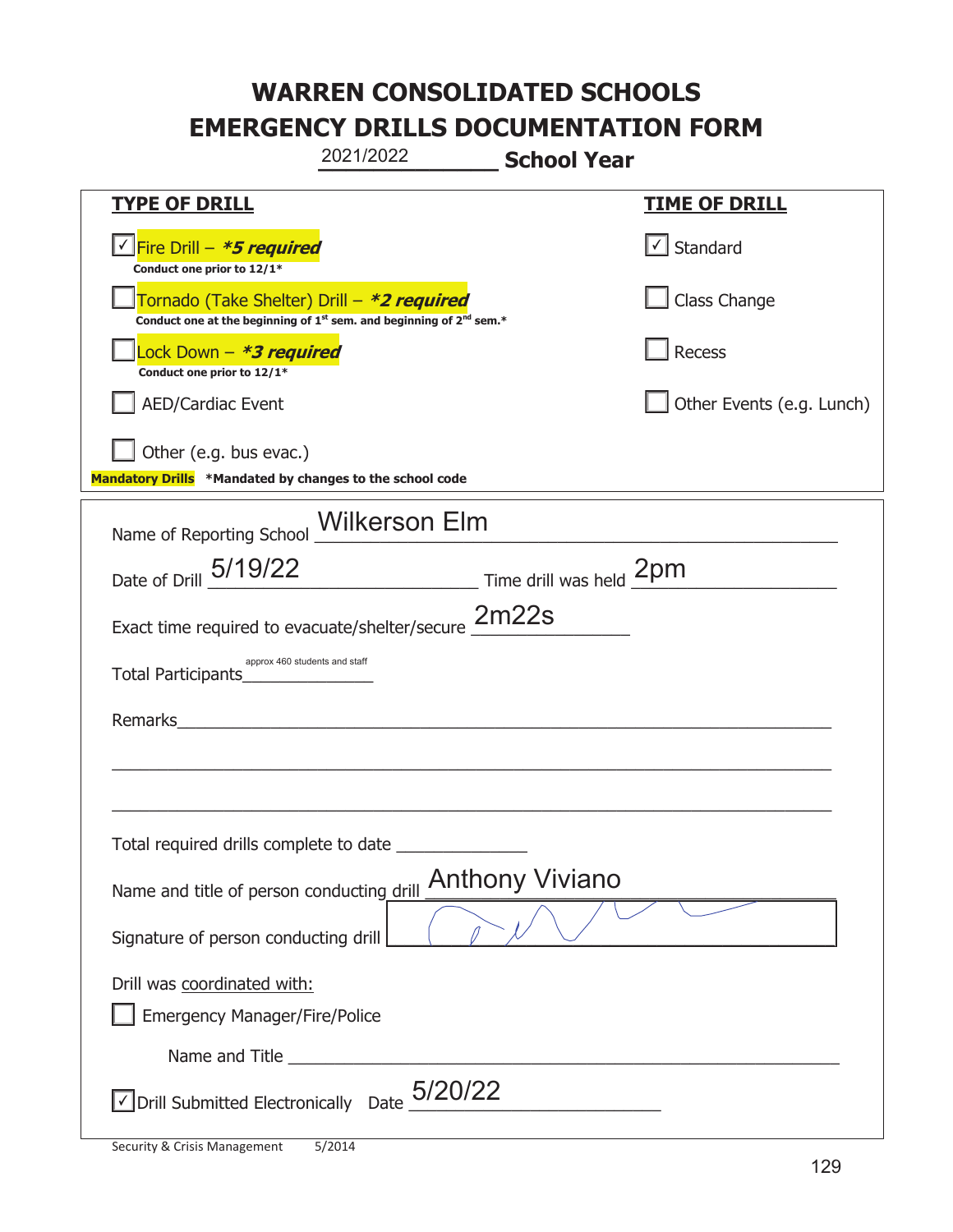|                                                                                    | 2021-2022                                                                                   | <b>School Year</b>     |                           |
|------------------------------------------------------------------------------------|---------------------------------------------------------------------------------------------|------------------------|---------------------------|
| <b>TYPE OF DRILL</b>                                                               |                                                                                             |                        | <b>TIME OF DRILL</b>      |
| <u>√ Fire Drill – <i>*5 required</i></u><br>Conduct one prior to 12/1*             |                                                                                             |                        | Standard                  |
| Tornado (Take Shelter) Drill – *2 required                                         | Conduct one at the beginning of 1 <sup>st</sup> sem. and beginning of 2 <sup>nd</sup> sem.* |                        | Class Change              |
| Lock Down - <b><i>*3 required</i></b><br>Conduct one prior to 12/1*                |                                                                                             |                        | <b>Recess</b>             |
| <b>AED/Cardiac Event</b>                                                           |                                                                                             |                        | Other Events (e.g. Lunch) |
| Other (e.g. bus evac.)<br>Mandatory Drills *Mandated by changes to the school code |                                                                                             |                        |                           |
| Name of Reporting School <b>Wilkerson Elementary</b>                               |                                                                                             |                        |                           |
| Date of Drill 4/28/22                                                              | Time drill was held 9:30am                                                                  |                        |                           |
| Exact time required to evacuate/shelter/secure 2m15s                               |                                                                                             |                        |                           |
| approx. 450 students and staff<br>Total Participants                               |                                                                                             |                        |                           |
| Remarks                                                                            |                                                                                             |                        |                           |
|                                                                                    |                                                                                             |                        |                           |
| Total required drills complete to date $\frac{8}{5}$                               |                                                                                             |                        |                           |
| Name and title of person conducting drill                                          |                                                                                             | <b>Anthony Viviano</b> |                           |
| Signature of person conducting drill                                               |                                                                                             |                        |                           |
| Drill was coordinated with:<br><b>Emergency Manager/Fire/Police</b>                |                                                                                             |                        |                           |
|                                                                                    |                                                                                             |                        |                           |
| $\overline{\mathcal{L}}$ Drill Submitted Electronically Date $5/20/22$             |                                                                                             |                        |                           |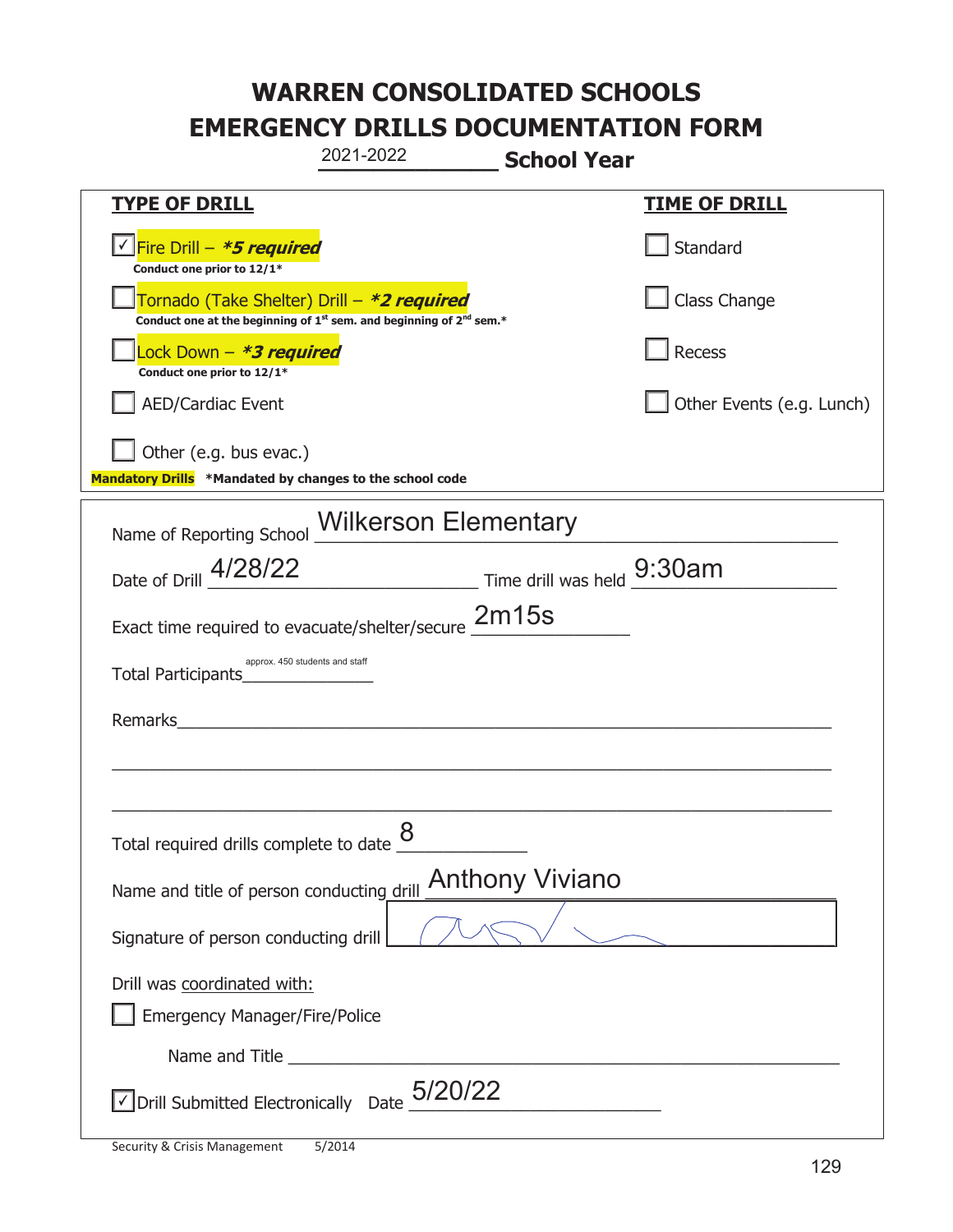|                                                                                    | 21/22                                                                                                                                     | <b>School Year</b>                                 |                           |
|------------------------------------------------------------------------------------|-------------------------------------------------------------------------------------------------------------------------------------------|----------------------------------------------------|---------------------------|
| <b>TYPE OF DRILL</b>                                                               |                                                                                                                                           |                                                    | <b>TIME OF DRILL</b>      |
| Fire Drill - *5 required<br>Conduct one prior to 12/1*                             |                                                                                                                                           |                                                    | Standard                  |
|                                                                                    | Tornado (Take Shelter) Drill – *2 required<br>Conduct one at the beginning of 1 <sup>st</sup> sem. and beginning of 2 <sup>nd</sup> sem.* |                                                    | Class Change              |
| Lock Down - *3 required<br>Conduct one prior to 12/1*                              |                                                                                                                                           |                                                    | Recess                    |
| <b>AED/Cardiac Event</b>                                                           |                                                                                                                                           |                                                    | Other Events (e.g. Lunch) |
| Other (e.g. bus evac.)<br>Mandatory Drills *Mandated by changes to the school code |                                                                                                                                           |                                                    |                           |
| Name of Reporting School <b>Wilkerson Elementary</b>                               |                                                                                                                                           |                                                    |                           |
| Date of Drill 4.18.22                                                              |                                                                                                                                           | $\frac{1}{2}$ Time drill was held $\frac{2:01}{2}$ |                           |
| Exact time required to evacuate/shelter/secure _                                   |                                                                                                                                           | drill lasted aprox. 7 minutes                      |                           |
| Total Participants                                                                 | approx. 460 students and staff                                                                                                            |                                                    |                           |
| Remarks                                                                            |                                                                                                                                           |                                                    |                           |
|                                                                                    |                                                                                                                                           |                                                    |                           |
| Total required drills complete to date $\frac{7}{4}$                               |                                                                                                                                           |                                                    |                           |
| Name and title of person conducting drill                                          |                                                                                                                                           | <b>Anthony Viviano, Principal</b>                  |                           |
| Signature of person conducting drill                                               |                                                                                                                                           |                                                    |                           |
| Drill was coordinated with:<br><b>Emergency Manager/Fire/Police</b>                |                                                                                                                                           |                                                    |                           |
|                                                                                    |                                                                                                                                           |                                                    |                           |
| $\vee$ Drill Submitted Electronically Date $\frac{4.18.22}{\cdots}$                |                                                                                                                                           |                                                    |                           |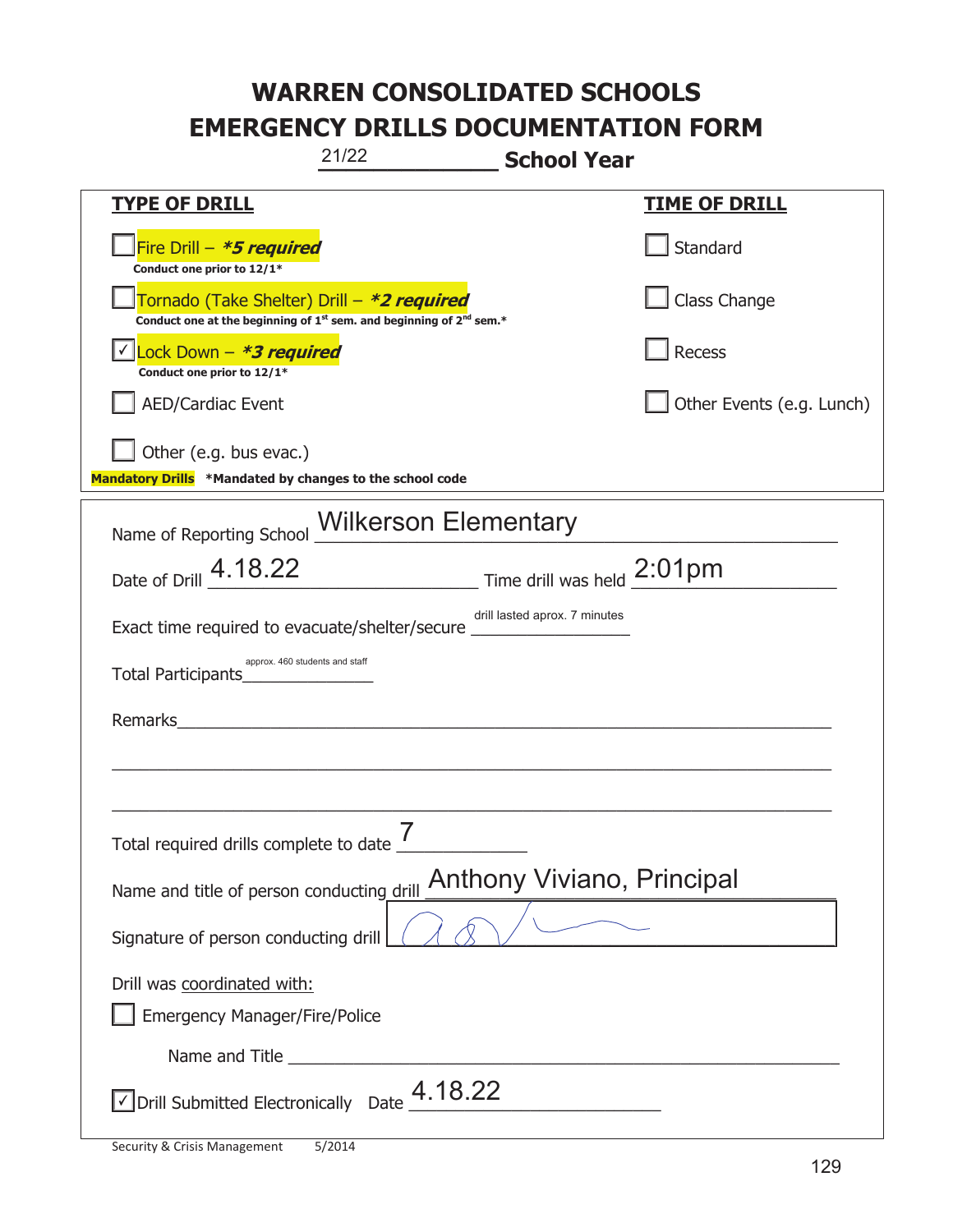|                                                                                    | 2022-2023                                                                                   | <b>School Year</b>     |                                   |
|------------------------------------------------------------------------------------|---------------------------------------------------------------------------------------------|------------------------|-----------------------------------|
| <u>TYPE OF DRILL</u>                                                               |                                                                                             |                        | <b>TIME OF DRILL</b>              |
| Fire Drill - *5 required<br>Conduct one prior to 12/1*                             |                                                                                             |                        | $\lfloor \angle \rfloor$ Standard |
| Tornado (Take Shelter) Drill – *2 required                                         | Conduct one at the beginning of 1 <sup>st</sup> sem. and beginning of 2 <sup>nd</sup> sem.* |                        | Class Change                      |
| Lock Down - *3 required<br>Conduct one prior to 12/1*                              |                                                                                             |                        | Recess                            |
| <b>AED/Cardiac Event</b>                                                           |                                                                                             |                        | Other Events (e.g. Lunch)         |
| Other (e.g. bus evac.)<br>Mandatory Drills *Mandated by changes to the school code |                                                                                             |                        |                                   |
| Name of Reporting School <b>Wilkerson Elementary</b>                               |                                                                                             |                        |                                   |
| Date of Drill 3.24.22                                                              | Time drill was held 1pm                                                                     |                        |                                   |
| Exact time required to evacuate/shelter/secure $2m$ 15s                            |                                                                                             |                        |                                   |
| approx. 475 students and staff<br>Total Participants                               |                                                                                             |                        |                                   |
| Remarks                                                                            |                                                                                             |                        |                                   |
|                                                                                    |                                                                                             |                        |                                   |
| Total required drills complete to date                                             |                                                                                             |                        |                                   |
| Name and title of person conducting drill                                          |                                                                                             | <b>Anthony Viviano</b> |                                   |
| Signature of person conducting drill                                               |                                                                                             |                        |                                   |
| Drill was coordinated with:                                                        |                                                                                             |                        |                                   |
| <b>Emergency Manager/Fire/Police</b>                                               |                                                                                             |                        |                                   |
|                                                                                    |                                                                                             |                        |                                   |
| $\sqrt{2}$ Drill Submitted Electronically Date $\frac{3.24.22}{\sqrt{2}}$          |                                                                                             |                        |                                   |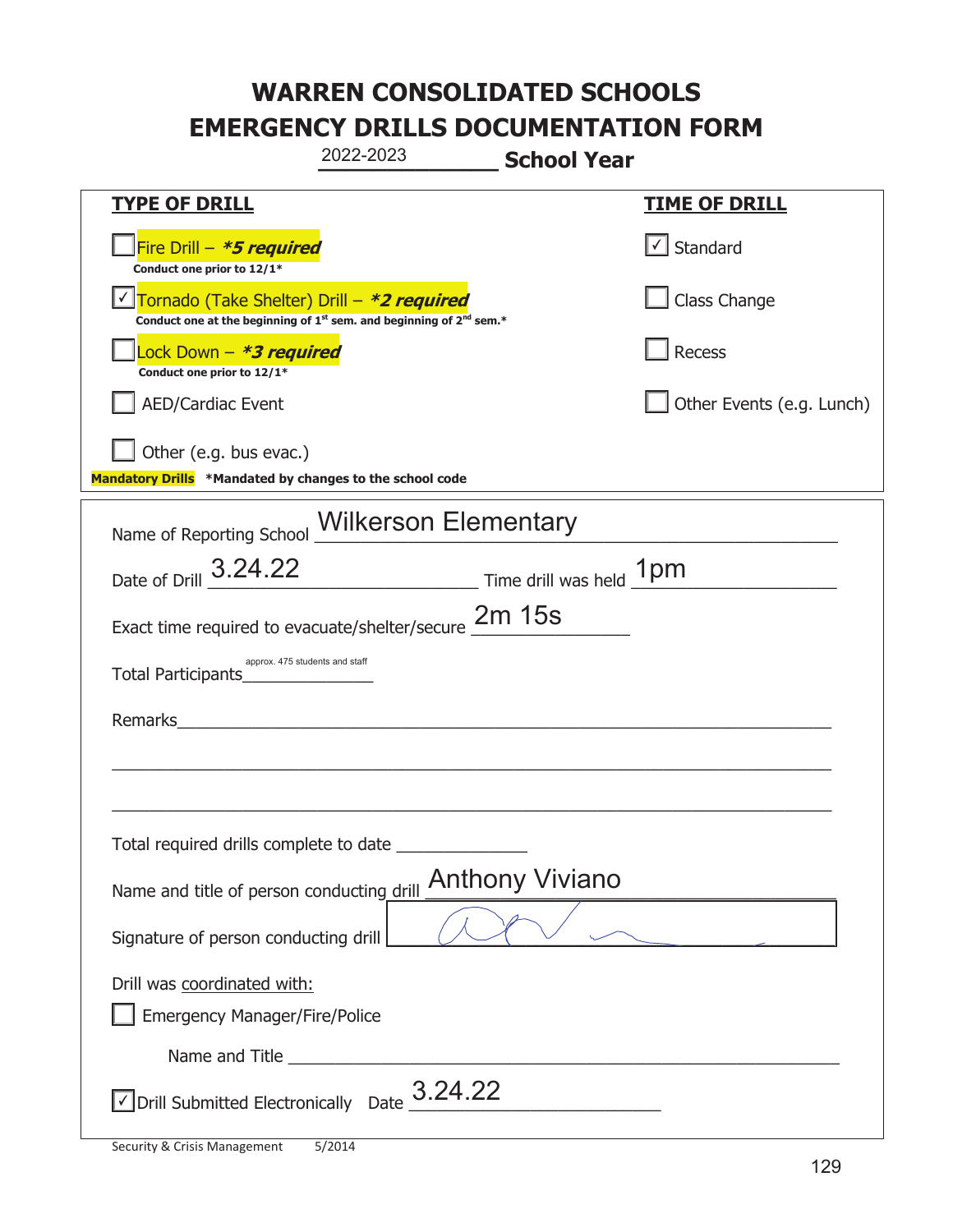|                                                                                    | 2021-2022                                                                                   | <b>School Year</b> |                           |
|------------------------------------------------------------------------------------|---------------------------------------------------------------------------------------------|--------------------|---------------------------|
| <u>TYPE OF DRILL</u>                                                               |                                                                                             |                    | <b>TIME OF DRILL</b>      |
| Fire Drill - *5 required<br>Conduct one prior to 12/1*                             |                                                                                             |                    | √ Standard                |
| Tornado (Take Shelter) Drill – *2 required                                         | Conduct one at the beginning of 1 <sup>st</sup> sem. and beginning of 2 <sup>nd</sup> sem.* |                    | Class Change              |
| Lock Down - *3 required<br>Conduct one prior to 12/1*                              |                                                                                             |                    | Recess                    |
| <b>AED/Cardiac Event</b>                                                           |                                                                                             |                    | Other Events (e.g. Lunch) |
| Other (e.g. bus evac.)<br>Mandatory Drills *Mandated by changes to the school code |                                                                                             |                    |                           |
|                                                                                    |                                                                                             |                    |                           |
| Name of Reporting School <b>Wilkerson Elementary</b>                               |                                                                                             |                    |                           |
| Date of Drill 1.20.22                                                              | Time drill was held 2pm                                                                     |                    |                           |
| Exact time required to evacuate/shelter/secure <b>1minute</b>                      |                                                                                             |                    |                           |
| Total Participants_                                                                | approx. 450 students and staff                                                              |                    |                           |
| Remarks                                                                            |                                                                                             |                    |                           |
|                                                                                    |                                                                                             |                    |                           |
|                                                                                    |                                                                                             |                    |                           |
| Total required drills complete to date                                             |                                                                                             |                    |                           |
| Name and title of person conducting drill                                          |                                                                                             | Anthony O. Viviano |                           |
| Signature of person conducting drill                                               |                                                                                             |                    |                           |
| Drill was coordinated with:                                                        |                                                                                             |                    |                           |
| <b>Emergency Manager/Fire/Police</b>                                               |                                                                                             |                    |                           |
|                                                                                    |                                                                                             |                    |                           |
| $\vee$ Drill Submitted Electronically Date $\_$ 1.20.22                            |                                                                                             |                    |                           |

I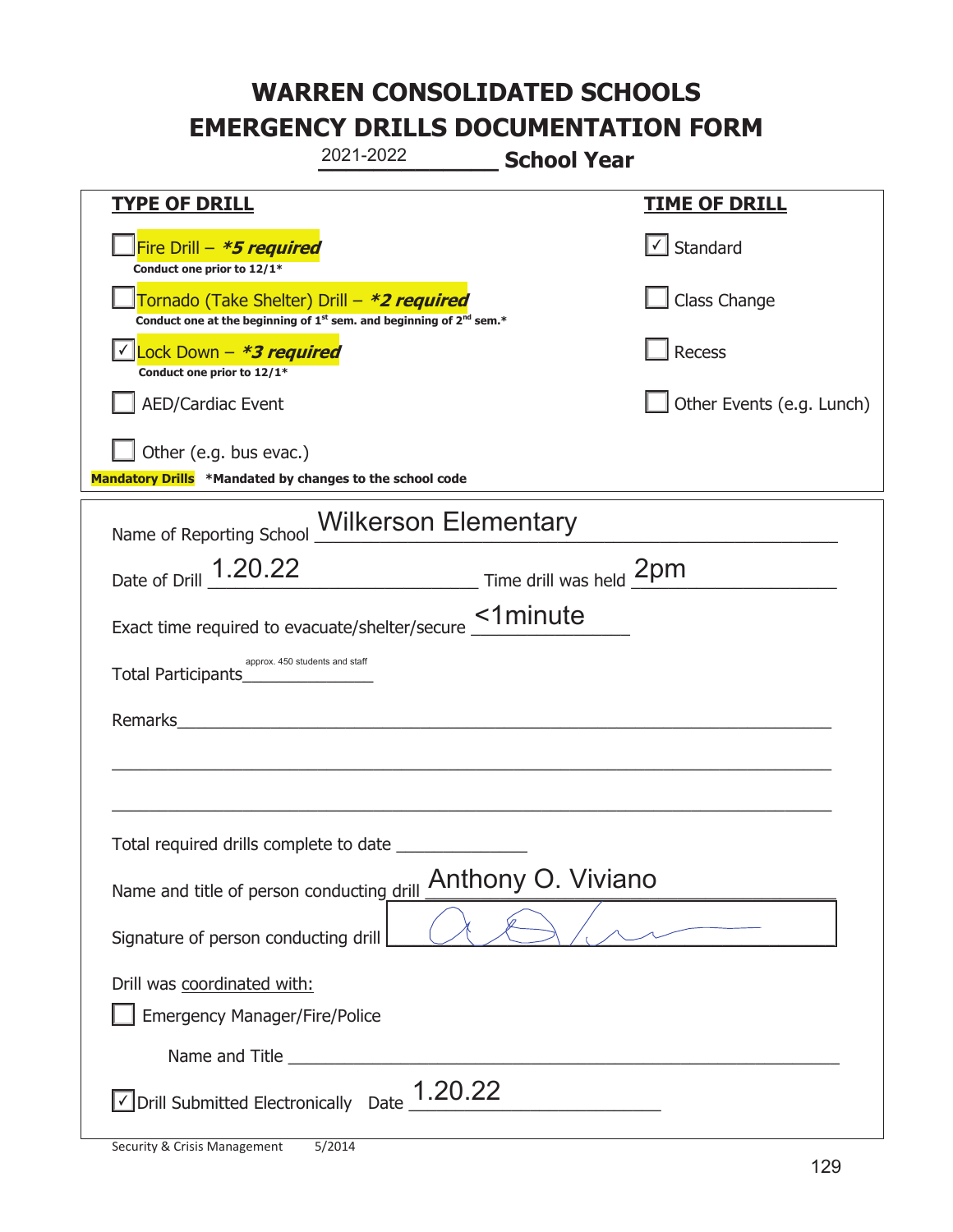| 21/22<br><b>School Year</b>                                                                                                 |                           |
|-----------------------------------------------------------------------------------------------------------------------------|---------------------------|
| <b>TYPE OF DRILL</b>                                                                                                        | <u>TIME OF DRILL</u>      |
| Fire Drill - *5 required<br>Conduct one prior to 12/1*                                                                      | Standard                  |
| Tornado (Take Shelter) Drill – *2 required<br>Conduct one at the beginning of $1^{st}$ sem. and beginning of $2^{nd}$ sem.* | Class Change              |
| ock Down - <b>*3 required</b><br>Conduct one prior to 12/1*                                                                 | Recess                    |
| <b>AED/Cardiac Event</b>                                                                                                    | Other Events (e.g. Lunch) |
| Other (e.g. bus evac.)                                                                                                      |                           |
| Mandatory Drills *Mandated by changes to the school code                                                                    |                           |
| Name of Reporting School <b>Wilkerson Elementary</b>                                                                        |                           |
| Date of Drill 1/11/22 Time drill was held 2pm                                                                               |                           |
| less than 1 minute<br>Exact time required to evacuate/shelter/secure "                                                      |                           |
| approx 450 students and staff<br>Total Participants____________                                                             |                           |
| Remarks<br><u> 1980 - Jan Samuel Barbara, martin a</u>                                                                      |                           |
|                                                                                                                             |                           |
|                                                                                                                             |                           |
| Total required drills complete to date                                                                                      |                           |
| Anthony O. Viviano<br>Name and title of person conducting drill                                                             |                           |
| Signature of person conducting drill                                                                                        |                           |
| Drill was coordinated with:                                                                                                 |                           |
| <b>Emergency Manager/Fire/Police</b>                                                                                        |                           |
|                                                                                                                             |                           |
| $\vee$ Drill Submitted Electronically Date $\frac{1}{1122}$                                                                 |                           |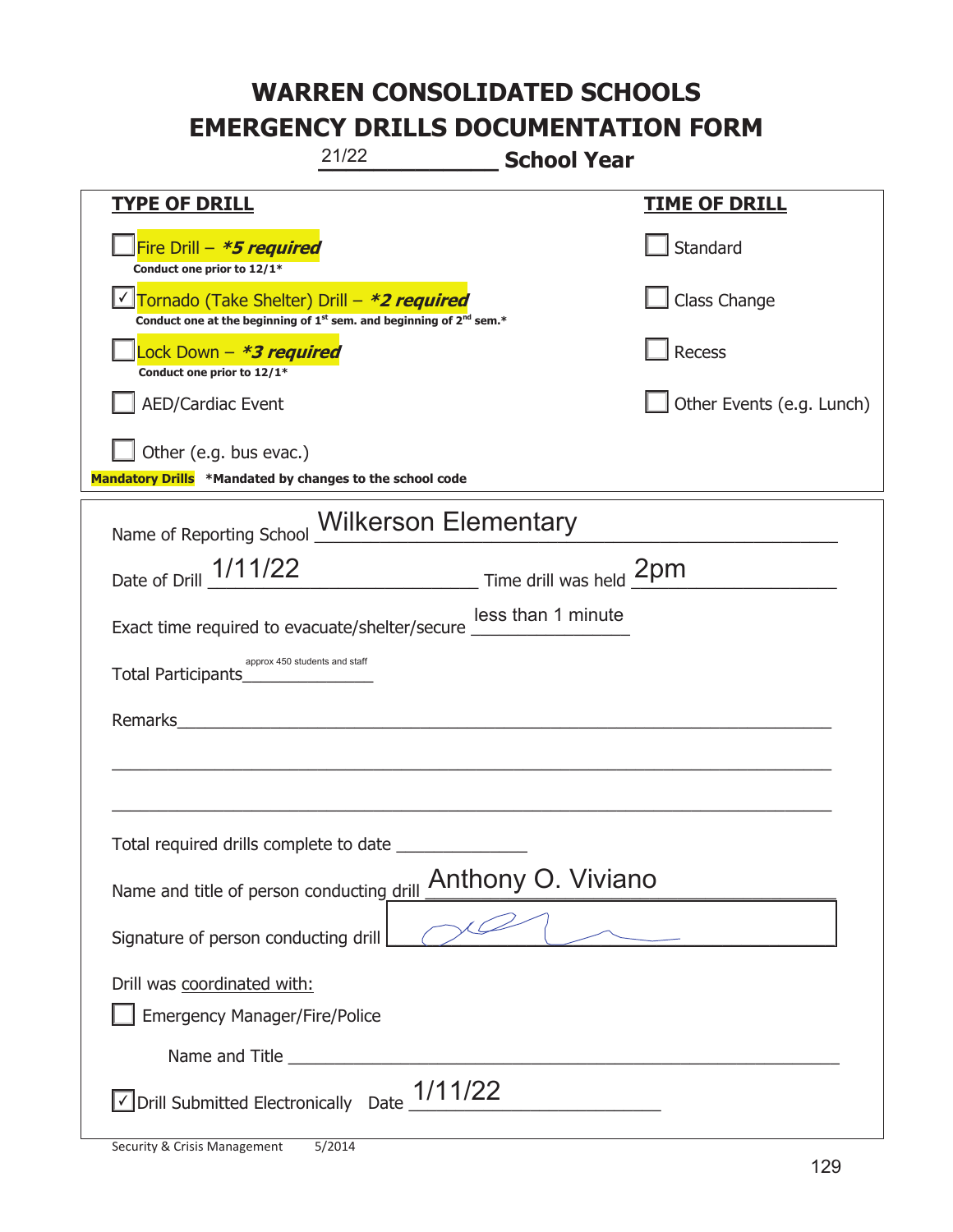|                                                                                                                                           | 2021-2022                                                                 | <b>School Year</b>        |
|-------------------------------------------------------------------------------------------------------------------------------------------|---------------------------------------------------------------------------|---------------------------|
| <b>TYPE OF DRILL</b>                                                                                                                      |                                                                           | <u>TIME OF DRILL</u>      |
| <u>√ Fire Drill – <i>*5 required</i></u><br>Conduct one prior to 12/1*                                                                    |                                                                           | $\cup$ Standard           |
| Tornado (Take Shelter) Drill – *2 required<br>Conduct one at the beginning of 1 <sup>st</sup> sem. and beginning of 2 <sup>nd</sup> sem.* |                                                                           | Class Change              |
| Lock Down – <b>*<i>3 required</i></b><br>Conduct one prior to 12/1*                                                                       |                                                                           | Recess                    |
| <b>AED/Cardiac Event</b>                                                                                                                  |                                                                           | Other Events (e.g. Lunch) |
| Other (e.g. bus evac.)                                                                                                                    |                                                                           |                           |
| Mandatory Drills *Mandated by changes to the school code                                                                                  |                                                                           |                           |
| Name of Reporting School                                                                                                                  | <b>Wilkerson Elementary School</b>                                        |                           |
|                                                                                                                                           | Date of Drill 11/19/2021 Time drill was held 9:16am                       |                           |
|                                                                                                                                           | Exact time required to evacuate/shelter/secure 1min 49sec.                |                           |
| approx. 450 students and staff<br>Total Participants_                                                                                     |                                                                           |                           |
| Remarks                                                                                                                                   |                                                                           |                           |
|                                                                                                                                           |                                                                           |                           |
|                                                                                                                                           |                                                                           |                           |
| Total required drills complete to date                                                                                                    |                                                                           |                           |
| Name and title of person conducting drill                                                                                                 | Anthony O. Viviano                                                        |                           |
| Signature of person conducting drill                                                                                                      |                                                                           |                           |
| Drill was coordinated with:                                                                                                               |                                                                           |                           |
| <b>Emergency Manager/Fire/Police</b>                                                                                                      |                                                                           |                           |
|                                                                                                                                           |                                                                           |                           |
|                                                                                                                                           | JDrill Submitted Electronically Date $\underline{\hspace{1em}11.19.2021}$ |                           |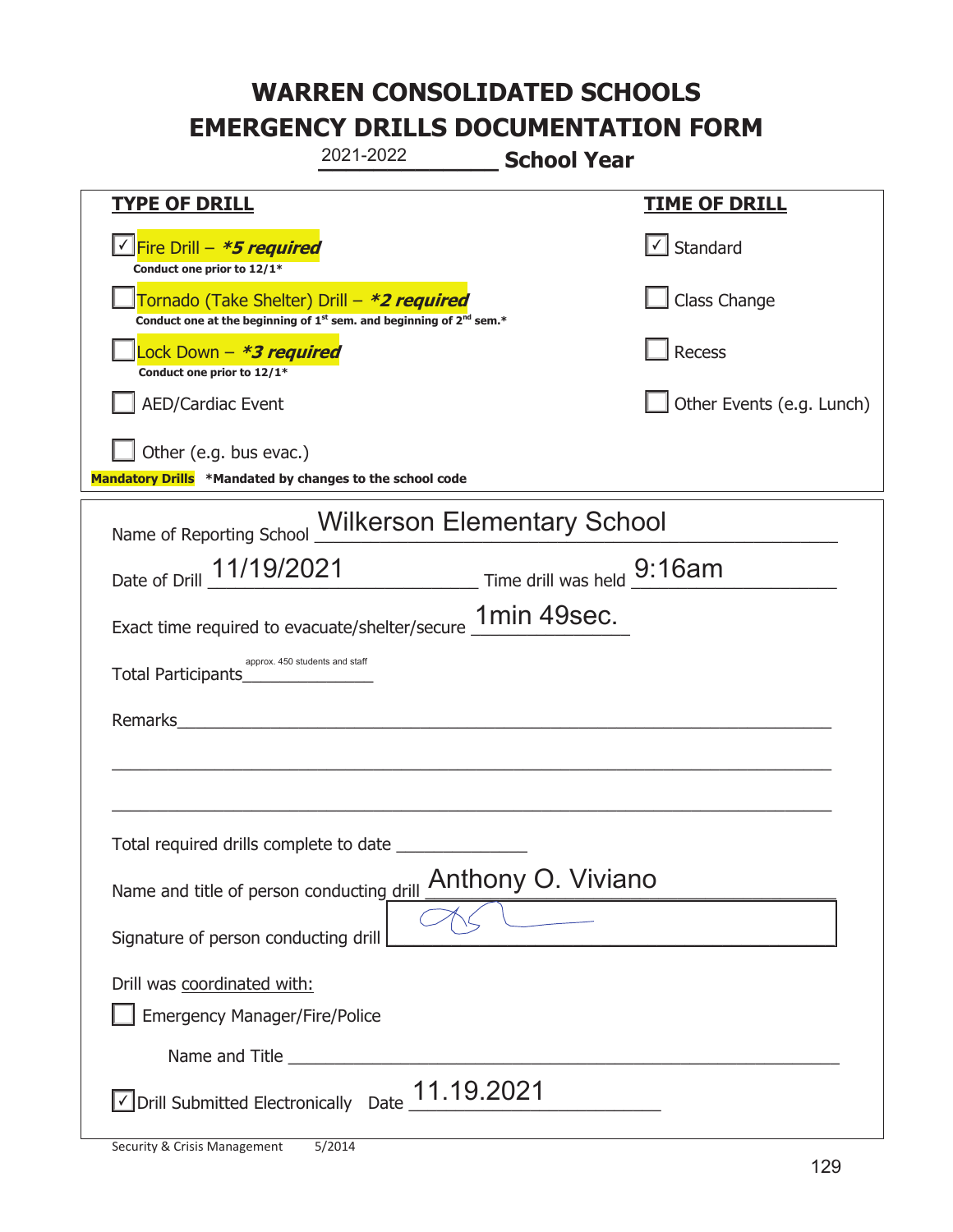|                                                                                    | 2021-2022                                                                                                                   | <b>School Year</b>                                  |
|------------------------------------------------------------------------------------|-----------------------------------------------------------------------------------------------------------------------------|-----------------------------------------------------|
| <u>TYPE OF DRILL</u>                                                               |                                                                                                                             | <u>TIME OF DRILL</u>                                |
| Fire Drill - *5 required<br>Conduct one prior to 12/1*                             |                                                                                                                             | Standard                                            |
|                                                                                    | Tornado (Take Shelter) Drill – *2 required<br>Conduct one at the beginning of $1^{st}$ sem. and beginning of $2^{nd}$ sem.* | Class Change                                        |
| Lock Down - *3 required<br>Conduct one prior to 12/1*                              |                                                                                                                             | Recess                                              |
| <b>AED/Cardiac Event</b>                                                           |                                                                                                                             | Other Events (e.g. Lunch)                           |
| Other (e.g. bus evac.)<br>Mandatory Drills *Mandated by changes to the school code |                                                                                                                             |                                                     |
|                                                                                    | Name of Reporting School Wilkerson Elementary School                                                                        |                                                     |
|                                                                                    |                                                                                                                             | Date of Drill 11.8.2021 Time drill was held 10:46am |
|                                                                                    | Exact time required to evacuate/shelter/secure $2 \text{ min}$                                                              |                                                     |
| Total Participants                                                                 | appropx/ 450 students and staff                                                                                             |                                                     |
| Remarks                                                                            |                                                                                                                             |                                                     |
|                                                                                    |                                                                                                                             |                                                     |
| Total required drills complete to date                                             | 3                                                                                                                           |                                                     |
| Name and title of person conducting drill                                          |                                                                                                                             | A. Viviano, Principal                               |
| Signature of person conducting drill                                               |                                                                                                                             |                                                     |
| Drill was coordinated with:<br><b>Emergency Manager/Fire/Police</b>                |                                                                                                                             |                                                     |
|                                                                                    |                                                                                                                             |                                                     |
|                                                                                    | Drill Submitted Electronically Date $\underline{\hspace{1em}11.8.21}$                                                       |                                                     |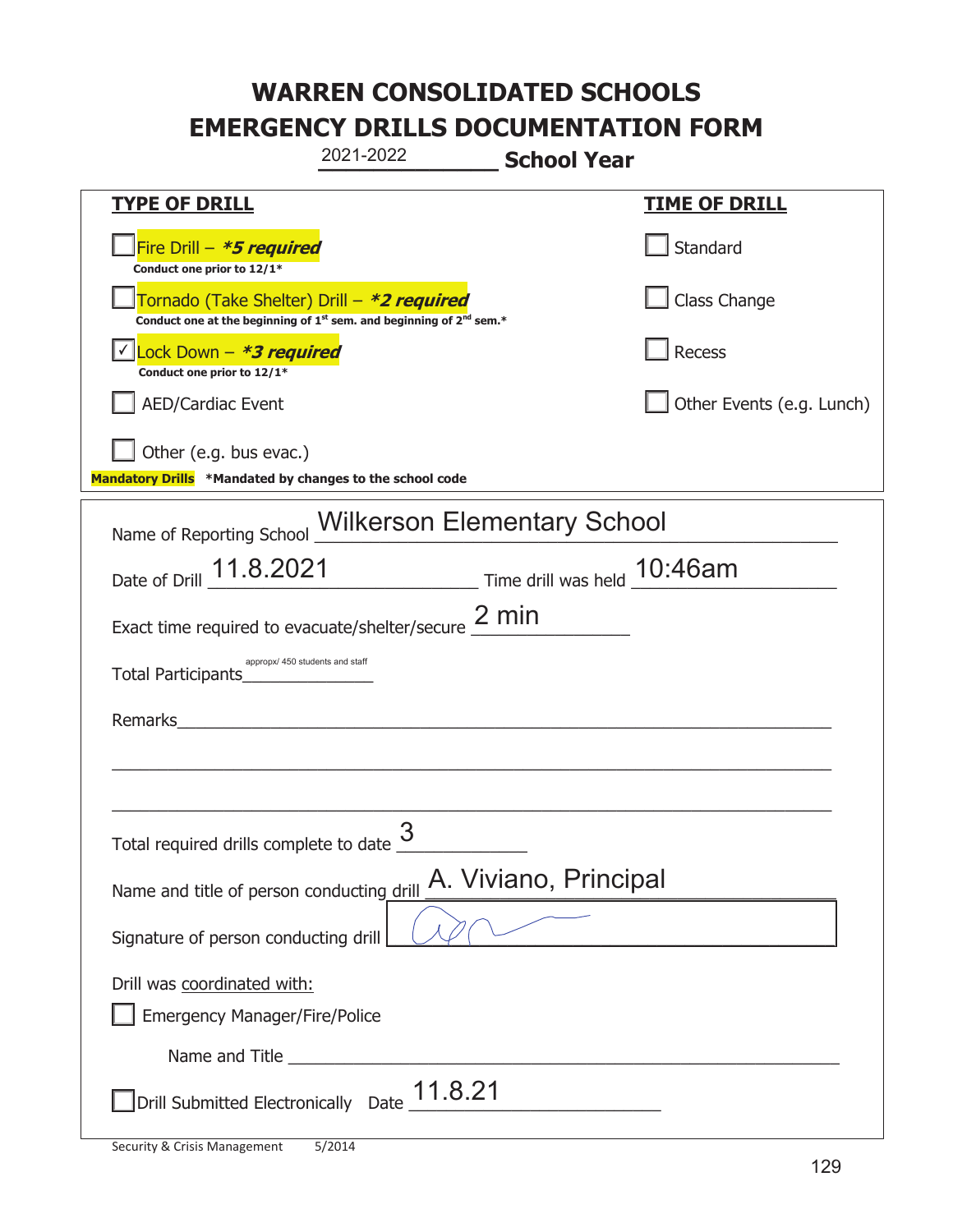|                                                                                    | 2021-2022                                                                                   | <b>School Year</b> |                           |
|------------------------------------------------------------------------------------|---------------------------------------------------------------------------------------------|--------------------|---------------------------|
| <b>TYPE OF DRILL</b>                                                               |                                                                                             |                    | <b>TIME OF DRILL</b>      |
| <u>√ Fire Drill – <i>*5 required</i></u><br>Conduct one prior to 12/1*             |                                                                                             |                    | Standard                  |
| Tornado (Take Shelter) Drill – *2 required                                         | Conduct one at the beginning of 1 <sup>st</sup> sem. and beginning of 2 <sup>nd</sup> sem.* |                    | Class Change              |
| Lock Down - <b><i>*3 required</i></b><br>Conduct one prior to 12/1*                |                                                                                             |                    | Recess                    |
| <b>AED/Cardiac Event</b>                                                           |                                                                                             |                    | Other Events (e.g. Lunch) |
| Other (e.g. bus evac.)<br>Mandatory Drills *Mandated by changes to the school code |                                                                                             |                    |                           |
| Name of Reporting School Wilkerson Elementary                                      |                                                                                             |                    |                           |
| Date of Drill 10.18.21                                                             | $\frac{1:30pm}{\text{Time drill was held}}$                                                 |                    |                           |
| Exact time required to evacuate/shelter/secure 1m59sec                             |                                                                                             |                    |                           |
| approx. 440 students and staff<br>Total Participants                               |                                                                                             |                    |                           |
| Remarks                                                                            |                                                                                             |                    |                           |
|                                                                                    |                                                                                             |                    |                           |
| Total required drills complete to date                                             |                                                                                             |                    |                           |
| Name and title of person conducting drill                                          | A. Viviano                                                                                  |                    |                           |
| Signature of person conducting drill                                               |                                                                                             |                    |                           |
| Drill was coordinated with:<br><b>Emergency Manager/Fire/Police</b>                |                                                                                             |                    |                           |
|                                                                                    |                                                                                             |                    |                           |
| √ Drill Submitted Electronically Date                                              | 10.18.2021                                                                                  |                    |                           |